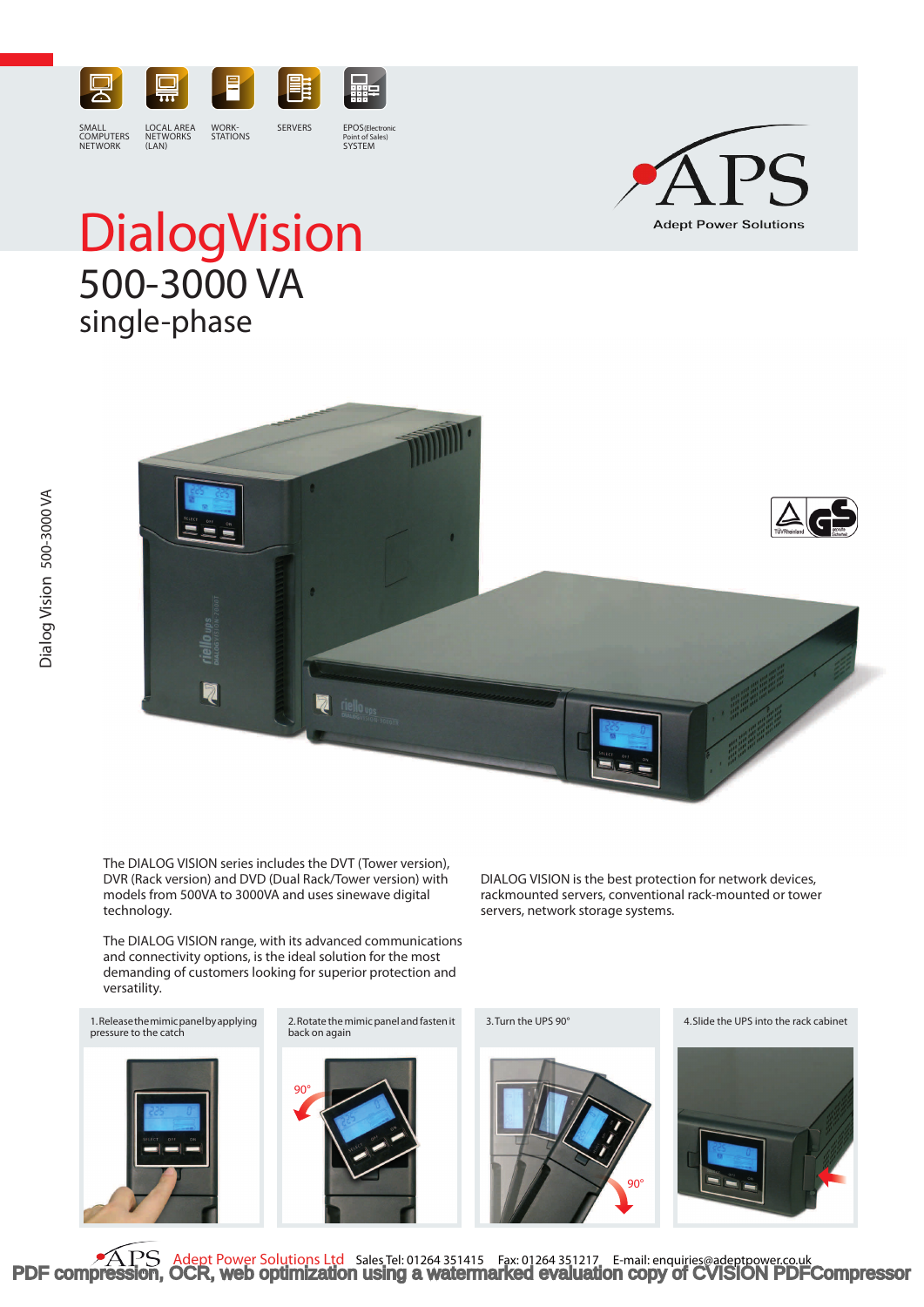## VERY HIGH PROTECTION

- An Automatic Voltage Regulator (AVR) provides stabilisation from brownouts, sag and surge voltages. EMI filters then provide further protection from spikes and transients. When the mains power supply fails, the load is powered by the inverter and receives a true sinewave supply for maximum power continuity and reliability.
- The UPS also incorporates protection for PC and network, telephone line/modem connections (RJ45-RJ11).

## HIGH AVAILABILITY

- One PowerShare socket for load-shedding of the least critical loads to maximise back up time for the most critical servers.
- Hot swappable battery (front access) for simple and risk-free UPS maintenance.
- • Additional Battery Boxes (with chargers) are available for the DVD 220 and 300 for long back up time applications.
- Battery Test facility to detect deteriorating battery performance and failure.
- Deep discharge protection: in the case of low load long discharge periods, the end-of-discharge voltage threshold is increased as recommended by battery manufacturers, in order to avoid damaging the battery

#### VERSATILITY

- Dialog Vision Dual (DVD150, 220 and 300) can be placed directly onto the floor or mounted in 19" rackmount cabinets.
- The front panel digital display can be easily pulled out and rotated to suit the installation format.
- DVD and DVR versions include an Emergency Power Off (EPO) input contact.
- • Cold Start function to allow a Dialog Vision to power up with no mains power supply present.

# ADVANCED COMMUNICATION

- Advanced, multi-platform communication for all operating systems and network environments: PowerShield<sup>3</sup> monitoring and shut-down software included, for Windows 2008, Vista, 2003, XP; Mac OS X, Linux, Novell and most popular Unix operating systems.
- USB or RS232 serial port (selectable)
- • Slot-in SNMP network adapter card
- LCD Display

# 2 YEAR WARRANTY





### DVD 220/300



BATTERY EXPANSION CONNECTOR



TECHNICAL DETAILS



Adept Power Solutions Ltd Sales Tel: 01264 351415 Fax: 01264 351217 F-mail: enquiries@adeptpower.co.uk [PDF compression, OCR, web optimization using a watermarked evaluation copy of CVISION PDFCompressor](http://www.cvisiontech.com/)

Dialog Vision 500-3000 VA Dialog Vision 500-3000 VA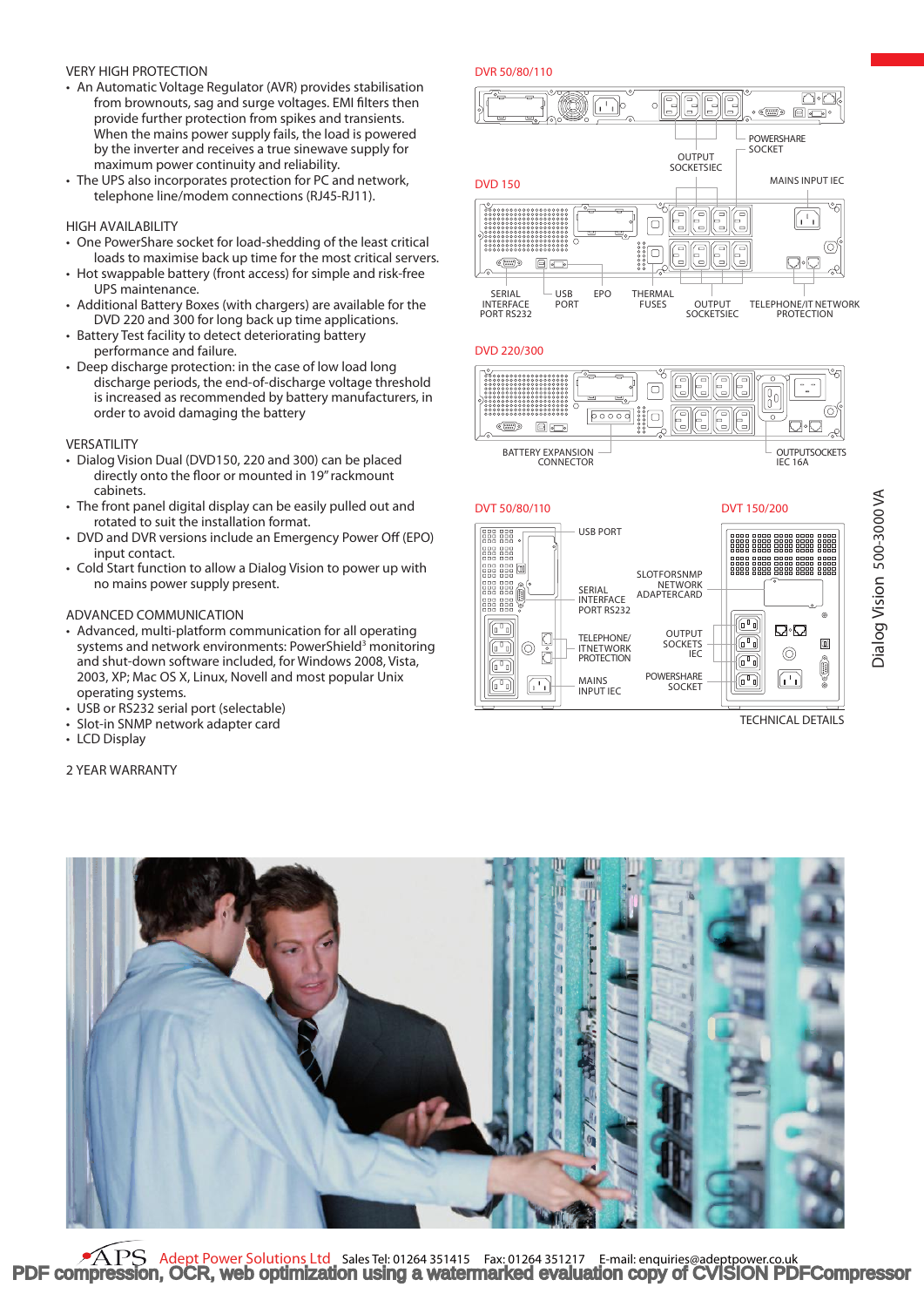| <b>TOWER VERSION MODELS</b> | <b>DVT 50</b>   | <b>DVT 80</b>   | <b>DVT 110</b>  | <b>DVT 150</b>  | <b>DVT 200</b>  |
|-----------------------------|-----------------|-----------------|-----------------|-----------------|-----------------|
| <b>POWER</b>                | 500VA/350W      | 800VA/540W      | 1100VA/740W     | 1500VA/1050W    | 2000VA/1350W    |
| Dimensions (HxWxD) (mm)     | 235 x 110 x 383 | 235 x 110 x 383 | 235 x 110 x 383 | 235 x 160 x 425 | 235 x 160 x 425 |
| Weight (kg)                 | 7.2             | 10.6            | 11              | 18              | 18.4            |
| IEC mains input plug        | 1 (10A)         | 1(10A)          | 1 (10A)         | 1(10A)          | 1 (10A)         |
| IEC output sockets          | 4 (10A)         | 4 (10A)         | 4 (10A)         | 4 (10A)         | 4 (10A)         |

| RACK 1U and TOWER/RACK<br>(Dual) 2U MODELS | <b>DVR 50</b>  | <b>DVR 80</b>               | <b>DVR 110</b> | <b>DVD 150</b>                      | <b>DVD 220</b>                      | <b>DVD 300</b>                      |
|--------------------------------------------|----------------|-----------------------------|----------------|-------------------------------------|-------------------------------------|-------------------------------------|
| <b>POWER</b>                               | 500VA/350W     | 800VA/540W                  | 1100VA/740W    | 1500VA/1050W                        | 2200VA/1540W                        | 3000VA/2100W                        |
| Dimensions (HxWxD) (mm)                    | 1U x 19" x 460 | $10 \times 19'' \times 460$ | 1U x 19" x 460 | T438 x 88 x 582<br>R 2U x 19" x 582 | T438 x 88 x 582<br>R 2U x 19" x 582 | T438 x 88 x 582<br>R 2U x 19" x 582 |
| Weight (kg)                                | 12             | 13.5                        | 15.6           | 28.7                                | 31                                  | 32.8                                |
| IEC mains input plug                       | 1(10A)         | 1(10A)                      | 1(10A)         | 1(10A)                              | 1(16A)                              | 1(16A)                              |
| IEC output sockets                         | 4 (10A)        | 4 (10A)                     | 4 (10A)        | 8 (10A)                             | $8(10A) - 1(16A)$                   | $8(10A) - 1(16A)$                   |

| <b>INPUT</b>          |                                                                                   |  |  |
|-----------------------|-----------------------------------------------------------------------------------|--|--|
| Rated voltage         | 230 Vac (selectable 200, 208, 220, 240 V)                                         |  |  |
| Voltage range         | 160 V - 294 V                                                                     |  |  |
| Frequency             | 50/60 Hz auto sensing                                                             |  |  |
| Frequency range       | ±5%                                                                               |  |  |
| <b>OUTPUT</b>         |                                                                                   |  |  |
| Rated voltage         | 230 Vac (selectable 200, 208, 220, 240 V)                                         |  |  |
| Frequency             | 50 or 60 Hz auto sensing                                                          |  |  |
| Waveform              | True sinewave                                                                     |  |  |
| <b>BATTERIES</b>      |                                                                                   |  |  |
| Type                  | <b>VRLA AGM Maintenance-free lead-acid</b>                                        |  |  |
| Recharge time         | $4-6h$                                                                            |  |  |
| <b>ENVIRONMENTAL</b>  |                                                                                   |  |  |
| Protection            | Overload - short-circuit - overvoltage - undervoltage - temperature - low battery |  |  |
| Communication         | USB / RS232 / slot for interface communication                                    |  |  |
| Compliance            | EN 62040-1-1 and Directive 2006/95/EC<br>EN 62040-2 and Directive 2004/108 EC     |  |  |
| Performance           | IEC / EN62040-3                                                                   |  |  |
| Operating temperature | $0^{\circ}$ C ÷ +40 $^{\circ}$ C                                                  |  |  |
| Storage temperature   | $-15^{\circ}C \div +45^{\circ}C$                                                  |  |  |
| Relative humidity     | < 95% non condensing                                                              |  |  |
| <b>Noise</b>          | $< 50$ dBA                                                                        |  |  |
| Colour                | Dark grey RAL 7016                                                                |  |  |